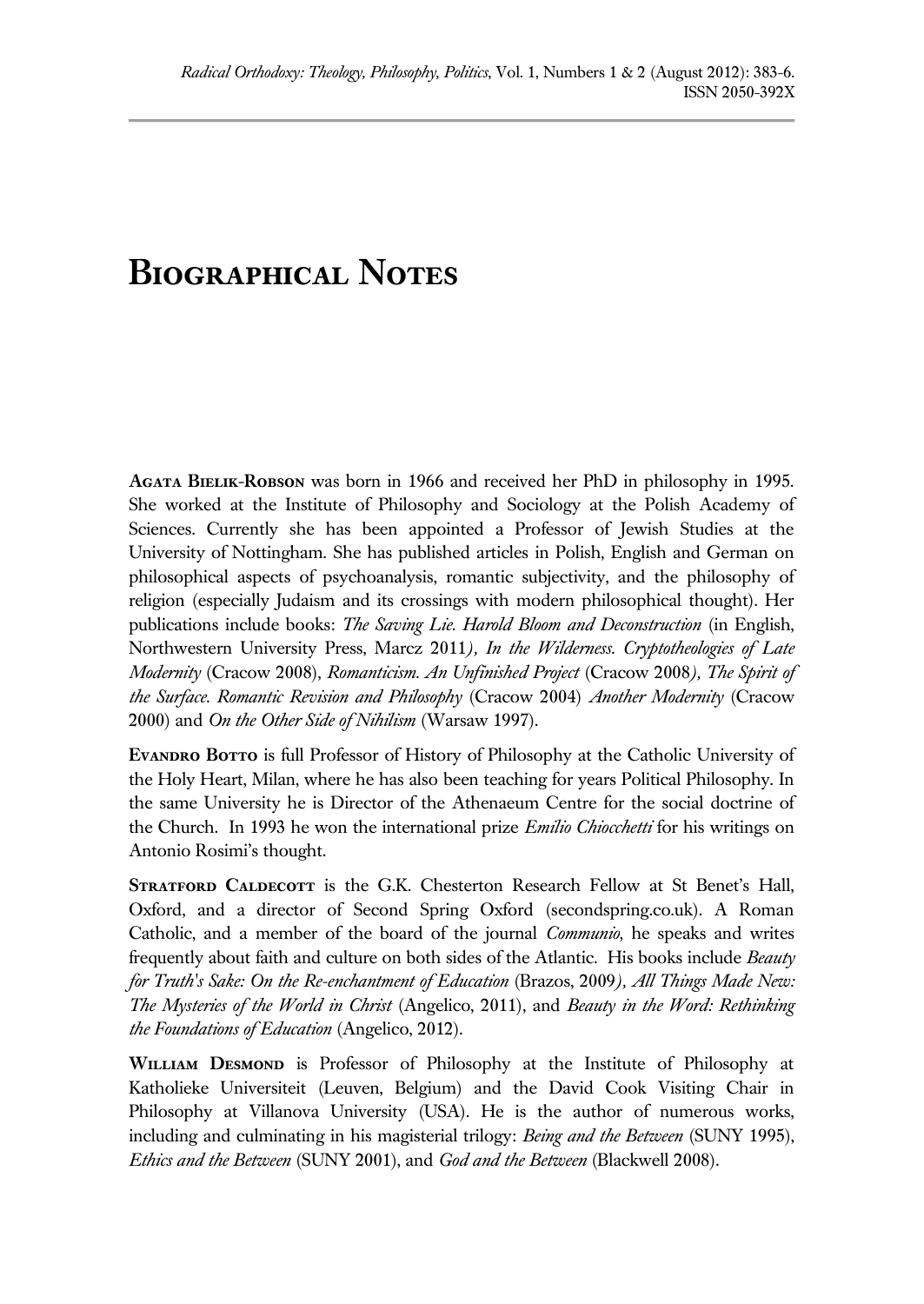**Louis Dupré** studied at the University of Leuven, from which he graduated with a doctoral dissertation on "The Starting Point of Marxist Philosophy" (published and awarded a biennial prize). He immigrated to the United States in 1958 and taught philosophy at Georgetown University until 1972. In 1973, he became the T. Lawrason Riggs Professor in the philosophy of religion at Yale University. His teaching and writing have concentrated mostly on the phenomenology and philosophy of religion and on the philosophy of culture. In 1994 he was elected a member of the American Academy of arts and Sciences. The members of the class of 1996 of *Phi Beta Kappa* awarded him the William C. DeVane Medal for distinguished teaching and scholarship at Yale College. In 1998 students and friends presented him with a Festschrift on *Religious Interiority and the Culture of Modernity* published by Wm. Eerdmans Publ. (Grand Rapids, MI). He received seven honorary degrees from various universities and colleges in the U.S. and Canada. He has lectured at a number of universities in the USA, as well as in Belgium, The Netherlands, Italy, and Ireland. He has published 15 original books, and 4 collective works, in addition to some 200 articles in professional journals, collective works, and encyclopedias. In 1986 he was elected a foreign member of the Belgian Royal Academy of Letters, Arts and Sciences.

**Alessandra Gerolin** is research fellow at the Catholic University of the Sacred Heart of Milan from which she received a doctoral degree in philosophy. She is the scientific secretary of the Atheneum Centre for the social doctrine of the Church based at the Catholic University. She is author of three books (*Persona, libertà, storia. Studio su Lord Acton,* 2009; *Coscienza dell'ordine e ordine della coscienza. Il pensiero di Frederick Denison Maurice*, 2010; *Oltre l'idea moderna di lavoro. Suggestioni filosofiche e teologiche dal pensiero anglosassone*, 2011) and a series of articles. She is member of the editorial board of two journals of philosophy and theology: *Synesis*, and *Radical Orthodoxy: Theology, Philosophy, Politics*. She collaborates with the Centre of Theology and Philosophy based at the University of Nottingham and directed by Prof. John Milbank.

**W. Chris Hackett** is Research Fellow/Lecturer in Philosophy at the Australian Catholic University and a fellow of the Center for the Philosophy and Phenomenology of Religion in Melbourne, Australia. He is the translator of Emmanuel Falque, *God, the Flesh and the Other: From Irenaeus to Duns Scotus* (Northwestern, forthcoming), and is currently completing a book of interviews with French thinkers on the future of phenomenology.

**John Milbank** previously taught at the Universities of Lancaster, Cambridge and Virginia. He is the author of several books of which the most well-known is *Theology and Social Theory: Beyond Secular Reason* and most recently, *Being Reconciled: Ontology and Pardon* and *The Future of Love: Essays in Political Theology*. He is one of the editors of the Radical Orthodoxy collection of essays which occasioned much debate. In general he has endeavored in his work to resist the idea that secular norms of understanding should set the agenda for theology and has tried to promote the sense that Christianity offers a rich and viable account of the whole of reality. At the same time he tends to insist that Christianity is itself eclectic and fuses many traditions—particularly that of biblical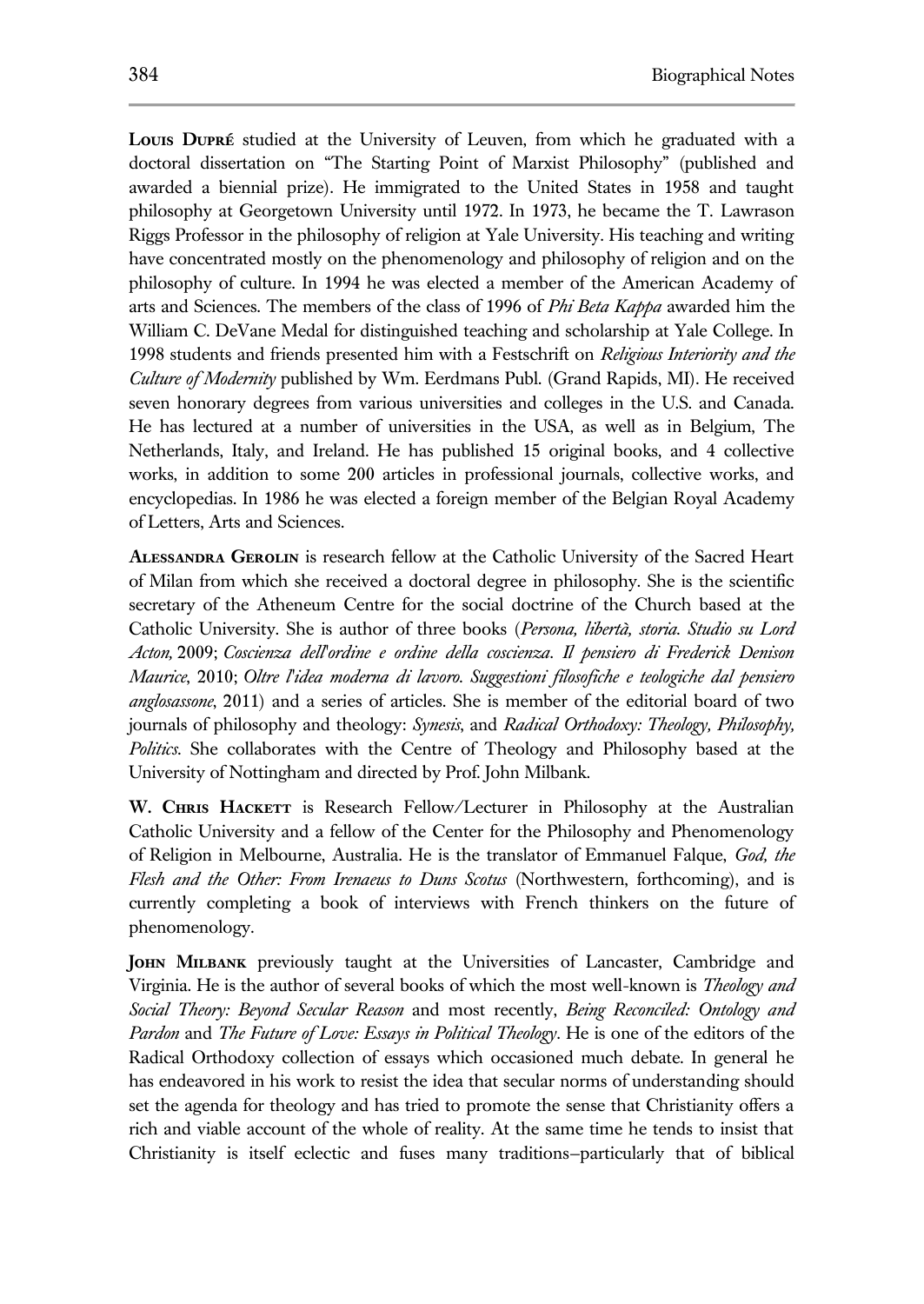narrative with that of Greek philosophy. In style his theology is eclectic, interdisciplinary and essayistic—though it aims to be systematic in a somewhat ad hoc fashion. So far he has produced two books in the areas of Christian doctrine and ethics—though both have a strong philosophical component. In addition he has sustained interests in developing a political and social theology—critical of the liberationist current as insufficiently theological, while retaining a left-leaning perspective. Currently he is pursuing a longterm project concerning the topic of 'gift' which involves all the above-mentioned concerns. In the long-term he hopes to develop a fully-fledged 'Trinitarian ontology'. Currently he is working on a two-volume sequel to *Theology and Social Theory* entitled *Philosophy: A Theological Critique*.

**Adrian Pabst** is a lecturer in politics at the University of Kent and a fellow of the Centre of Theology and Philosophy. He is the author of *[Metaphysics: The Creation of Hierarchy](http://www.eerdmans.com/Products/6451/metaphysics.aspx)* and the editor of *[The Crisis of Global Capitalism](https://wipfandstock.com/store/The_Crisis_of_Global_Capitalism_Pope_Benedict_XVIs_Social_Encyclical_and_the_Future_of_Political_Economy)*. He is currently writing *The Politics of Paradox*, a book on alternatives to the logic of left/right and state/market that has been dominant since the French Revolution.

**Marcia Pally** teaches at New York University in Multilingual Multicultural Studies and at Fordham University's Institute of American Language and Culture. She is the author of several books on religion and politics. In addition to her academic work, Professor Pally has been a columnist in the U.S. and Europe for over 20 years, writing for *The New York Times, the Village Voice, Telos journal, Internationale Politik (German Council on Foreign Relations), die Zeit, Frankfurter Allgemeine Zeitung , Südduetsche Zeitung, Tageszeitung, and Frankfurter Rundschau,* among other periodicals.

**TRACEY ROWLAND** is Dean of the John Paul II Institute in Melbourne and an Adjunct Professor of the Centre for Faith, Ethics and Society of the University of Notre Dame in Sydney. She is the author of *Culture and the Thomist Tradition* (London: Routledge, 2003), *Ratzinger's Faith: The Theology of Benedict XVI* (Oxford University Press, 2008) and the Benedict XVI volume in *Continuum's Guide for the Perplexed* series (2010). She also contributed the Benedict XVI entry to the *New Catholic Encyclopadia*.

**Christopher Ben Simpson** is Associate Professor of Philosophy and Theology at Lincoln Christian University. He is the author of *Religion, Metaphysics, and the Postmodern: William Desmond and John D. Caputo* (Indiana University Press 2009), *The Truth is the Way: Kierkegaard's* Theologia Viatorum (SCM Press 2010), *Deleuze and Theology* (T&T Clark 2012), and the editor of *The William Desmond Reader* (SUNY Press 2012). His current project is *A Theology of Bodies: Nature, Life, Culture, God* (forthcoming with Cascade Press).

**Beáta Tóth STD** is associate professor in the Department of Dogmatic Theology at Sapientia College of Theology, Budapest, Hungary, where she teaches courses in the theology of creation, theological anthropology, eschatology and the history of Trinitarian thought. She also holds a doctoral degree in English Literature (both doctorates from the Catholic University of Louvain, Belgium). She is the author of several articles in *Louvain Studies*, *New Blackfriars* and *Modern Theology* as well as editor of